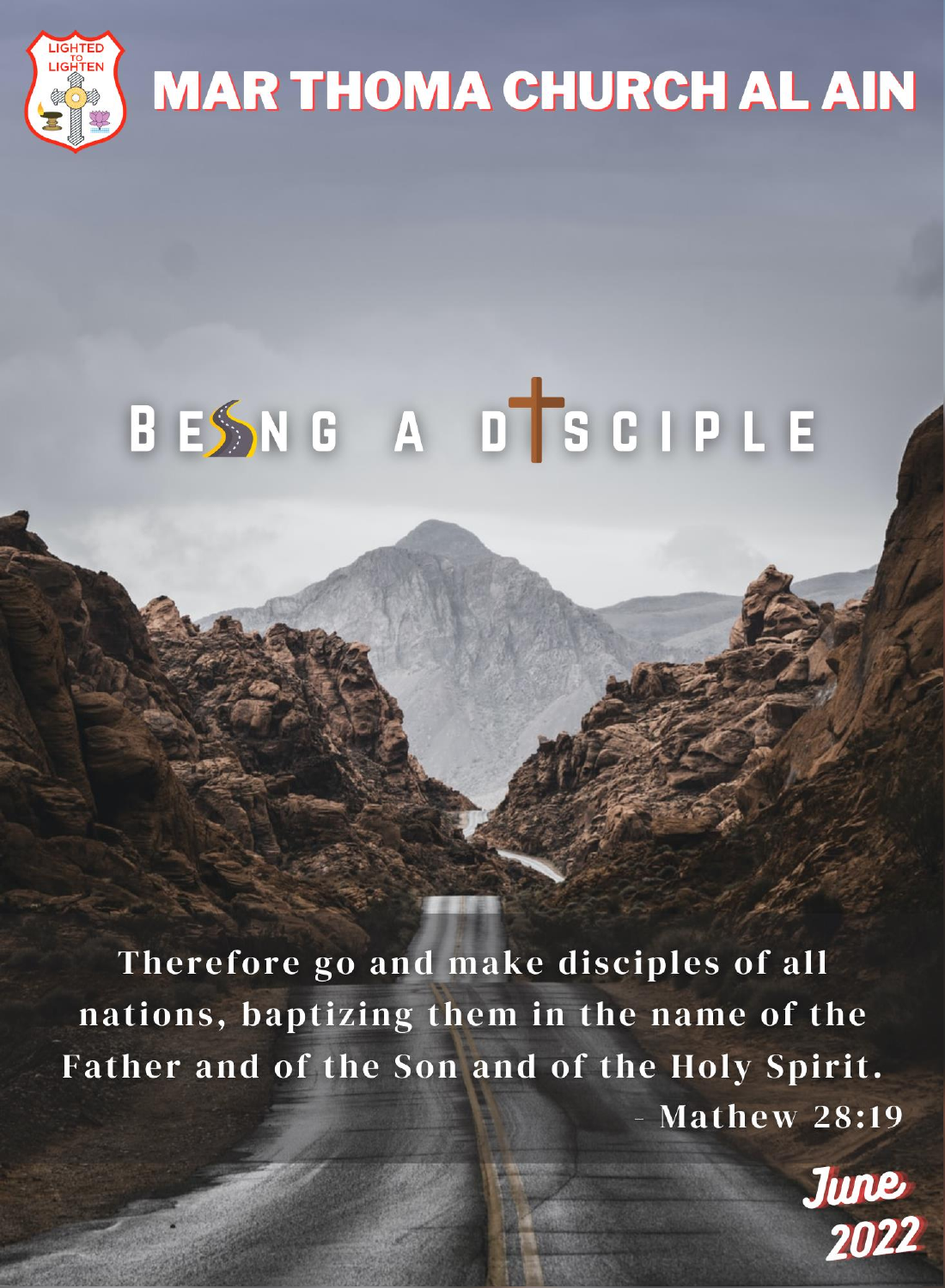

### June **<sup>2022</sup> From the Vicar**

#### **BEING A DISCIPLE**



#### **Dear beloved in Christ,**

#### **In the beautiful name of our Lord and Savior Jesus Christ, I extend greetings to you all.**

Let us be thankful to God for His provision and His promise in that, after a long wait, we are privileged to have our church open to a 100% capacity, for all events from now. At this instance, I acknowledge and appreciate the sincere service of the office bearers, executive committee members, sub committees, and all parish members for their upfront participation during the financial year 2021-2022. Let me remind and request your prayers for the new office bearers, that they will be able to continue the manner of the service of their predecessors, in a more faithful and fruitful manner.

#### **A Christian Disciple**

A Christian disciple is someone who follows Jesus Christ. *"If you abide in my word, you are truly my disciples; you will know the truth, and the truth will set you free,"* John records this statement by Jesus in John 8:31. A disciple devotes himself to worship, sound biblical teaching, loving fellowship, prayer, and community service, whether local or global. In nutshell, a disciple *Shares* the Word, *Shows* the Word, *Serves* the World, and *Teaches* the Word. Discipleship is the progressive process of growing in likeness of Christ. God desires of you to become like Jesus, and not just know about Him. Discipleship is a comprehensive phrase that encompasses a disciple's continuing existence as well as the greater Christian experience.

The term "disciple" refers to all of Jesus' disciples, and it occurs at least 230 times in the Gospels and 28 times in Acts. Discipleship is a way of life for Christians. Disciple means "student" or "learner." Discipline is implied in the word 'disciple'. A disciple is someone who not only learns or studies but also follows or conforms to his or her master's teachings. The Risen Christ being their Lord, the disciples were referred to as Christians or, more literally, imitators of Christ in the early church period. To be a disciple, then, is to try to imitate Christ.

Disciples of Jesus are persons who not only profess Christ's viewpoints as their own, but also apply their growing understanding of life in and about the Kingdom of Heaven, to every element of their life on earth. Discipleship should not be viewed as a program that people sign up for at their local churches, but as a culture in which every member strives to inspire and aid others to become more like Christ. It all starts at home, with parents evangelizing and disciplining their kids and if missed, it has a watershed effect on the church and the society alike.

A vibrant discipleship should be encouraged in the church, where we support each other's efforts in our growth in godliness. A godly message, godly mannerism, and godly motive are the foundations of effective discipleship. The gospel is a godly message, expressing genuine love for others in a divinely inspired manner, with the godly aim of honoring God with all of one's heart.

#### **Let us be Christ's disciples.**

- **A godly disciple, proclaiming God's word**
- **A good disciple, practicing God's word**
- **A growing disciple, progressing in God's word**

God bless you all.

**Rev. Dr. P. J. Thomas**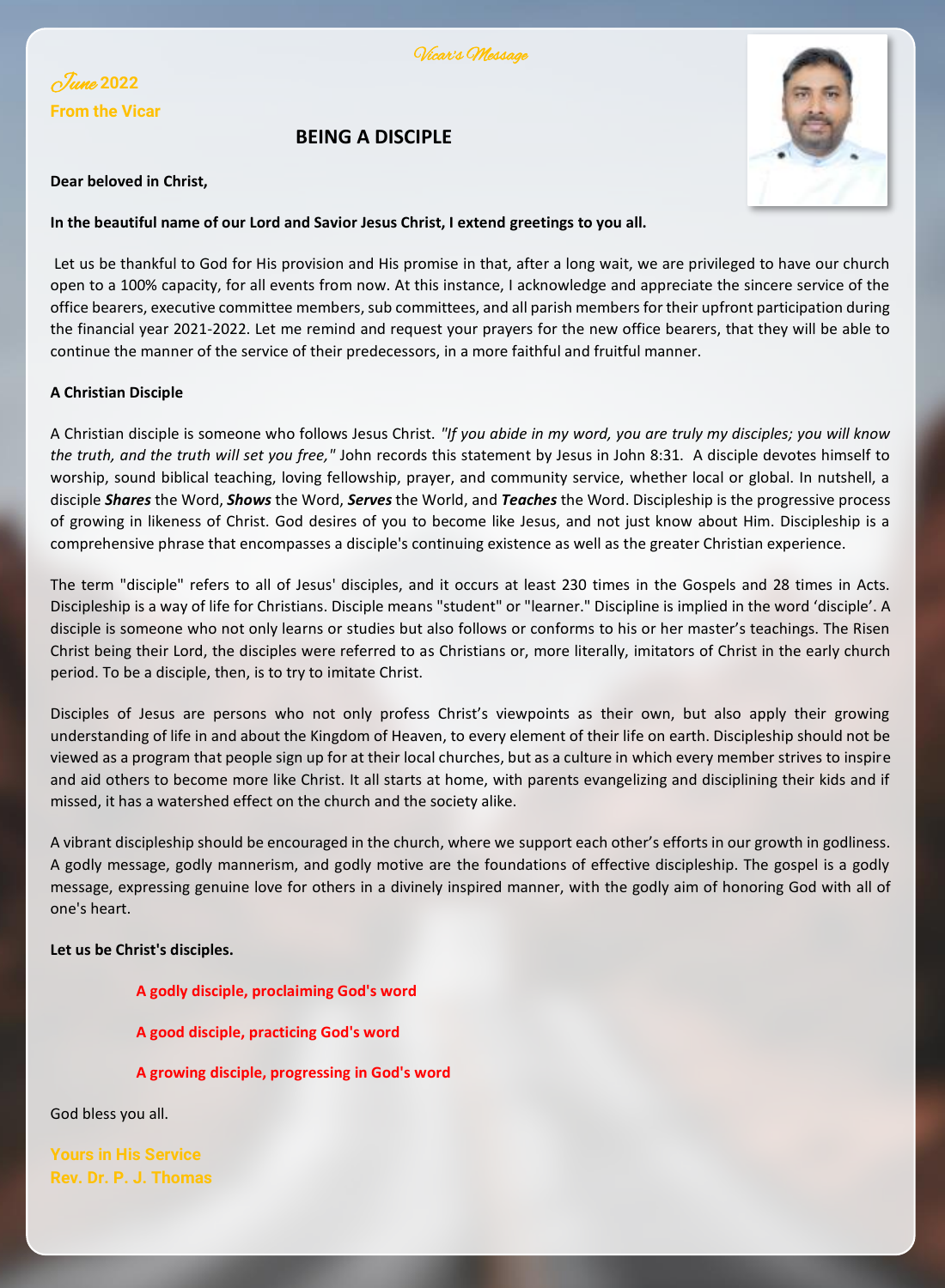

| <b>DATE</b>   | 1 <sup>ST</sup> LESSON | 2 <sup>ND</sup> LESSON | <b>EPISTLE</b>      | <b>IMPORTANCE</b>                                                    |
|---------------|------------------------|------------------------|---------------------|----------------------------------------------------------------------|
| 4/06 & 05/06  | Joel 2:28-32           | Acts 2:1-21            | Gal 5:16-24         | The Feast of Pentecost: "The<br>Holy Spirit $-$ The Gift"            |
| 12/06         | Gen 1:1-19             | Rom 8:18-27            | 2Cor 13:11-14       | <b>Trinity Sunday: "Holy Trinity",</b><br><b>Environment Sunday:</b> |
| 18/06 & 19/06 | 2Kgs 2:1-5             | Acts 1:15-26           | Gal 1:11-17         | <b>Discipleship: Calling for Christ</b><br><b>Experience</b>         |
| 26/06         | $Isa 6:1-8$            | 1Pet 2:1-10            | <b>Titus 2:1-11</b> | People of God - Ministry and<br><b>Model</b>                         |
| 2/07 & 03/07  | Isa 52:7-15            | 1Thess 1:2-9           | E2Tim 3:10-17       | "Apostle Thomas - Faithful<br>unto Death" Tithe Offering<br>Day,     |
| 10/07         | Ezek 33:1-7            | 1Pet 5:1-11            | 2Cor 5:14-21        | <b>Priests: Ambassadors of</b><br><b>Christ. Priest's Sundav.</b>    |

# Church Services

| <b>DATE</b>   | <b>TIME</b>     | <b>SERVICE</b>                   | <b>USHERS</b>                               |
|---------------|-----------------|----------------------------------|---------------------------------------------|
| 4/06 & 05/06  | 8:00PM & 8:45AM |                                  | <b>Central/ Niyadat &amp; Sunday School</b> |
| 12/06         | 8:45AM          |                                  | Oasis/Jahili                                |
| 18/06 & 19/06 | 8:00PM & 8:45AM | <b>Holy Communion Service in</b> | <b>Mutaredh &amp; Parish Mission</b>        |
| 26/06         | 8:45 AM         | the Church.                      | Pallibhagam                                 |
| 2/07 & 03/07  | 8:00PM & 8:45AM |                                  | <b>Tawam</b>                                |
| 10/07         | 8:45 AM         |                                  | Oasis/Jahili                                |

# Wedding CAnniversary

| #  | <b>NAME (MR. &amp; MRS.)</b>              | <b>RA</b> | D#         | <b>DOW</b> | <b>PHONE</b> |
|----|-------------------------------------------|-----------|------------|------------|--------------|
| 1. | <b>Blesson Oommen &amp; Nisha</b>         | O         | 49         | 01/06      | 055-9371204  |
| 2. | <b>Biju M Abraham &amp; Nissy Biju</b>    | т         | т          | 08/06      | 054338224    |
| З. | <b>Jacob Koshy &amp; Susan</b>            | M         | 53         | 10/06      | 037625301    |
| 4. | <b>Vinu Koshy Thomas &amp; Saritha</b>    | т         | 107        | 13/06      | 037673361    |
| 5. | <b>Jacob Joseph &amp; Sisy</b>            | т         | 53         | 20/06      | 055-4415069  |
| 6. | <b>Nibin &amp; Juby Baby</b>              | P         | <b>New</b> | 20/06      | 0551940273   |
| 7. | C.V. Varkey & Simi                        | т         | 105        | 25/06      | 0509439137   |
| 8. | <b>Pinto Philippose Mathew &amp; Mary</b> | M         | <b>New</b> | 27/06      | 0507756531   |
| 9. | <b>Abraham B. Zachariah &amp; Anumole</b> | т         | 27         | 29/06      | 0501121270   |

# Birthday Greetings

| # | <b>NAME</b>            | <b>RA</b> | D#         | <b>DOB</b> | <b>PHONE</b> |
|---|------------------------|-----------|------------|------------|--------------|
|   | <b>Minimol T.K</b>     |           | 47         | 01/06      | 037376484    |
| 2 | <b>Joshua Mathai</b>   | M         | 63         | 01/06      | 0503376184   |
| 3 | <b>Abey S.Mutheril</b> | M         | <b>New</b> | 02/06      | 0545303084   |
| 4 | <b>Lincy Joseph</b>    |           | 68         | 02/06      | 0525112965   |
| 5 | <b>Anisha Satish</b>   |           | 88         | 03/06      | 037684133    |

 $\overline{\phantom{0}}$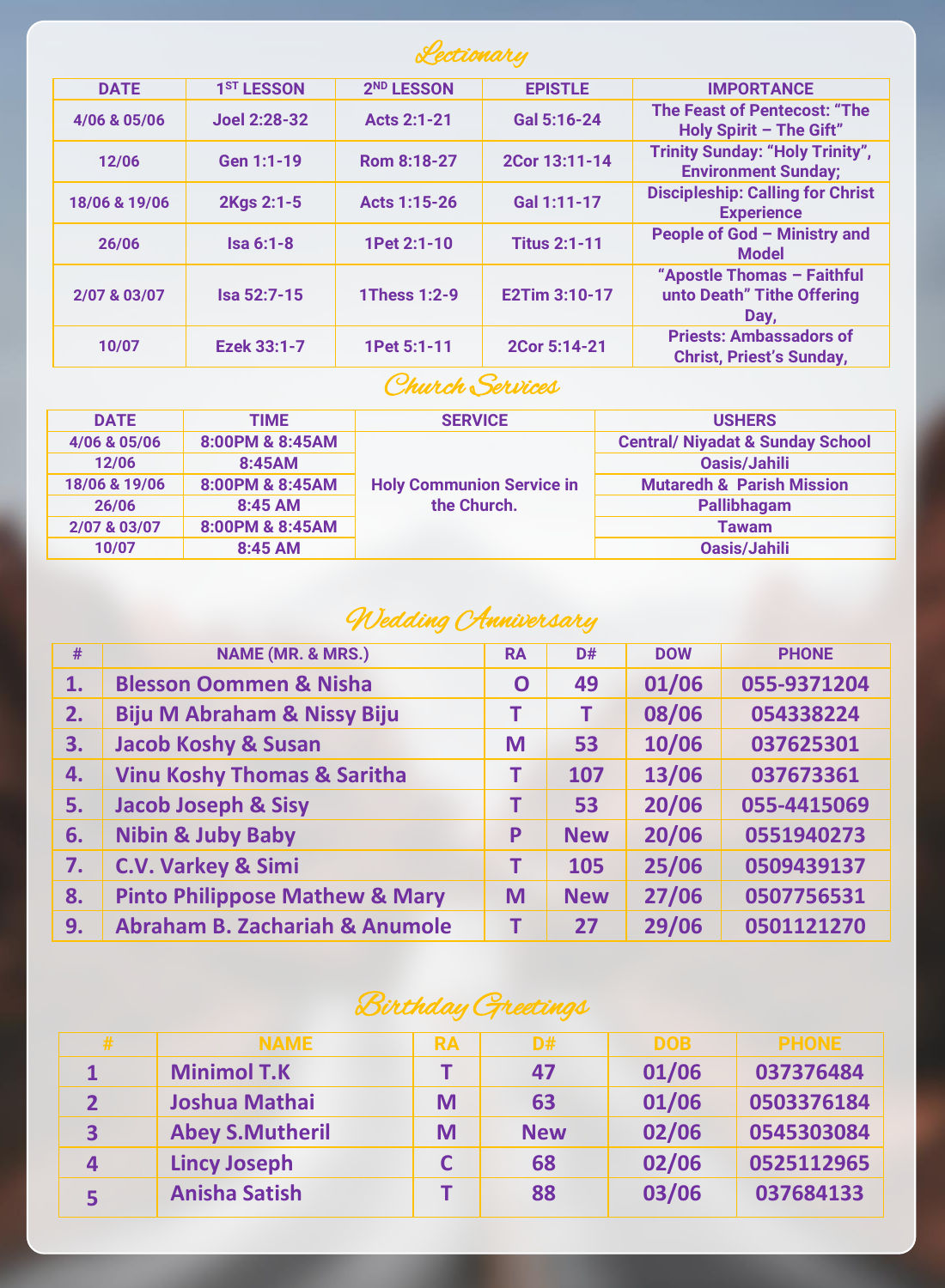| #               | <b>NAME</b>                   | <b>RA</b>               | D#         | <b>DOB</b> | <b>PHONE</b> |
|-----------------|-------------------------------|-------------------------|------------|------------|--------------|
| $6\phantom{1}6$ | Leena Mathew                  | J                       | 51         | 04/06      | 037511657    |
| $\overline{7}$  | Dave Kurian Preji             | T                       | <b>New</b> | 04/06      | 037680871    |
| 8               | <b>Nirmal Mathew</b>          | PB                      | 64         | 04/06      | 037824836    |
| 9               | Anitha Susan Abraham          | M                       | 86         | 04/06      | 0501386820   |
| 10              | <b>Merin Sara Santhosh</b>    | $\overline{C}$          | 87         | 04/06      | 0503640546   |
| 11              | <b>Merlin Sara Santhosh</b>   | $\overline{C}$          | 87         | 04/06      | 0503640546   |
| 12              | Viju Mathews Abraham          | T                       | <b>New</b> | 05/06      | 0551108088   |
| 13              | <b>Gabriel Pinto Mathew</b>   | M                       | <b>New</b> | 06/06      | 0507756531   |
| 14              | <b>Nevin K Prasad</b>         | $\top$                  | <b>New</b> | 06/06      | 0559148852   |
| 15              | Efrath Zarah Manoj            | M                       | 69         | 07/06      | 037378923    |
| 16              | <b>Lini Rachel Thomas</b>     | $\top$                  | <b>New</b> | 07/06      | 0504332076   |
| 17              | <b>Evelyn Grace Tijo</b>      | $\mathsf T$             | 97         | 09/06      | 0501134075   |
| 18              | <b>Akhil Reny Chacko</b>      | $\overline{\mathsf{T}}$ | <b>New</b> | 09/06      | 0555307871   |
| 19              | Reni Chacko                   | $\bar{T}$               | 78         | 10/06      | 0555307871   |
| 20              | Gini Elizabath John           | M                       | <b>New</b> | 11/06      | 0543862567   |
| 21              | <b>Tania Santhosh</b>         | M                       | 86         | 11/06      | 0501386820   |
| 22              | <b>Arley Mathew Anish</b>     | $\top$                  | 34         | 12/06      | 0551129912   |
| 23              | <b>Aswin Aby Sanu</b>         | N                       | <b>New</b> | 12/06      | 0566292735   |
| 24              | <b>Sharon Rachel Sabu</b>     | Ť                       | 82         | 14/06      | 0506259258   |
| 25              | <b>Binu K. Philip</b>         | $\top$                  | 47         | 15/06      | 037376484    |
| 26              | Philips E. Rubin              | $\top$                  | 78         | 15/06      | 0504991570   |
| 27              | <b>Sabrin Mariam Philip</b>   | $\top$                  | 78         | 18/06      | 0504991570   |
| 28              | <b>Dr.Elizabeth Mammen</b>    | $\top$                  | 89         | 19/06      | 0506430112   |
| 29              | <b>Soby Varghese Baby</b>     | $\overline{O}$          | <b>New</b> | 20/06      | 0567706606   |
| 30              | <b>Anish Varghese</b>         | T                       | 18         | 22/06      | 0506675140   |
| 31              | <b>Thomas K George</b>        | P                       | <b>New</b> | 22/06      | 0501720543   |
| 32              | <b>Aby Mathews</b>            | M                       | 29         | 24/06      | 037844678    |
| 33              | <b>Tiji Thomas</b>            | M                       | 36         | 24/06      | 0557014039   |
| 34              | <b>Hannah Esther Jobin</b>    | <b>OT</b>               | 57         | 24/06      | 0556321599   |
| 35              | <b>Kevin Roby Thomas</b>      | M                       | 79         | 26/06      | 037551594    |
| 36              | <b>Nathan Mathew Johns</b>    | M                       | 45         | 27/06      | 037619126    |
| 37              | <b>Carol Ani</b>              | $\overline{O}$          | 32         | 28/06      | 037223725    |
| 38              | <b>Venessa Roby</b>           | T                       | 80         | 28/06      | 037542453    |
| 39              | Titten C. Yohannan            | Ť                       | 102        | 28/06      | 037673745    |
| 40              | Joanne Liz Abraham            | J                       | 44         | 29/06      | 0503146107   |
| 41              | Abey Boban Chacko             | M                       | 27         | 30/06      | 0551126266   |
| 42              | <b>Renil Mathai Wilson</b>    | T                       | 108        | 30/06      | 037610227    |
| 43              | <b>Jenny Elizabeth Thomas</b> | $\overline{\mathsf{T}}$ | <b>New</b> | 30/06      | 0509245307   |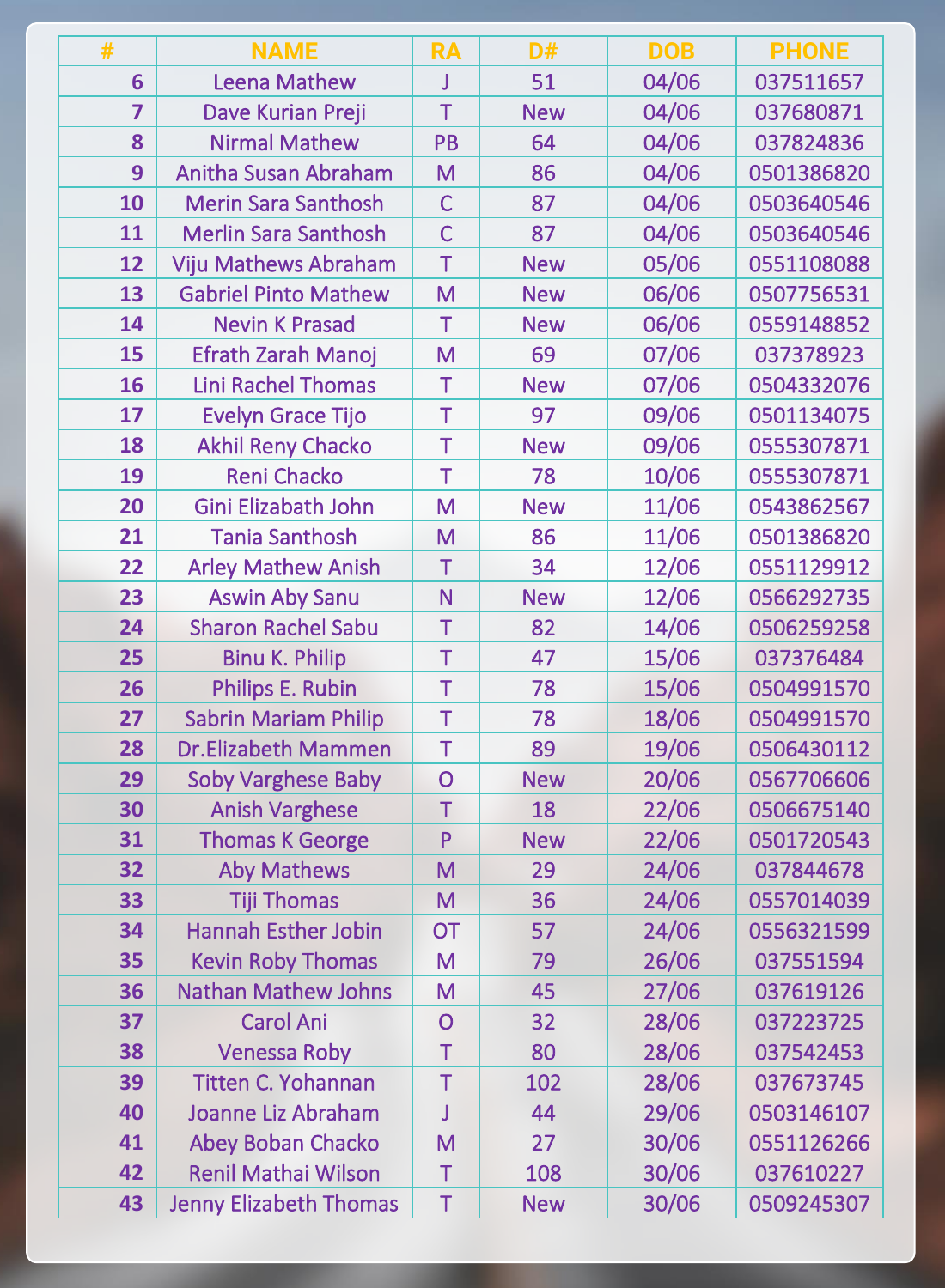New Born A baby girl Born to Mr. Allan Abraham & Mrs. Mintu Allan (Tawam Area) **We Congratulate the Proud Parents**





# Welcome New Members



**Pramod C. Varughese Home Parish: Kurianoor Mar Thoma Church, Mallapally Pathanamthitta. Prayer Group:Tawam Mobile: # 0555914288**

# **Condolence**

**Mr. Roy T. John & family (Mutaredh Area) on the sad demise of his Mother**

**Mrs. Rosamma John (66 years).**

**Mr. Mathews Abraham & family (Tawam Area) on the sad demise of his Father in Law Mr. Skariah (73 years).**

**May Almighty God Give Peace & Strengthen the Bereaved Family Members.**

I